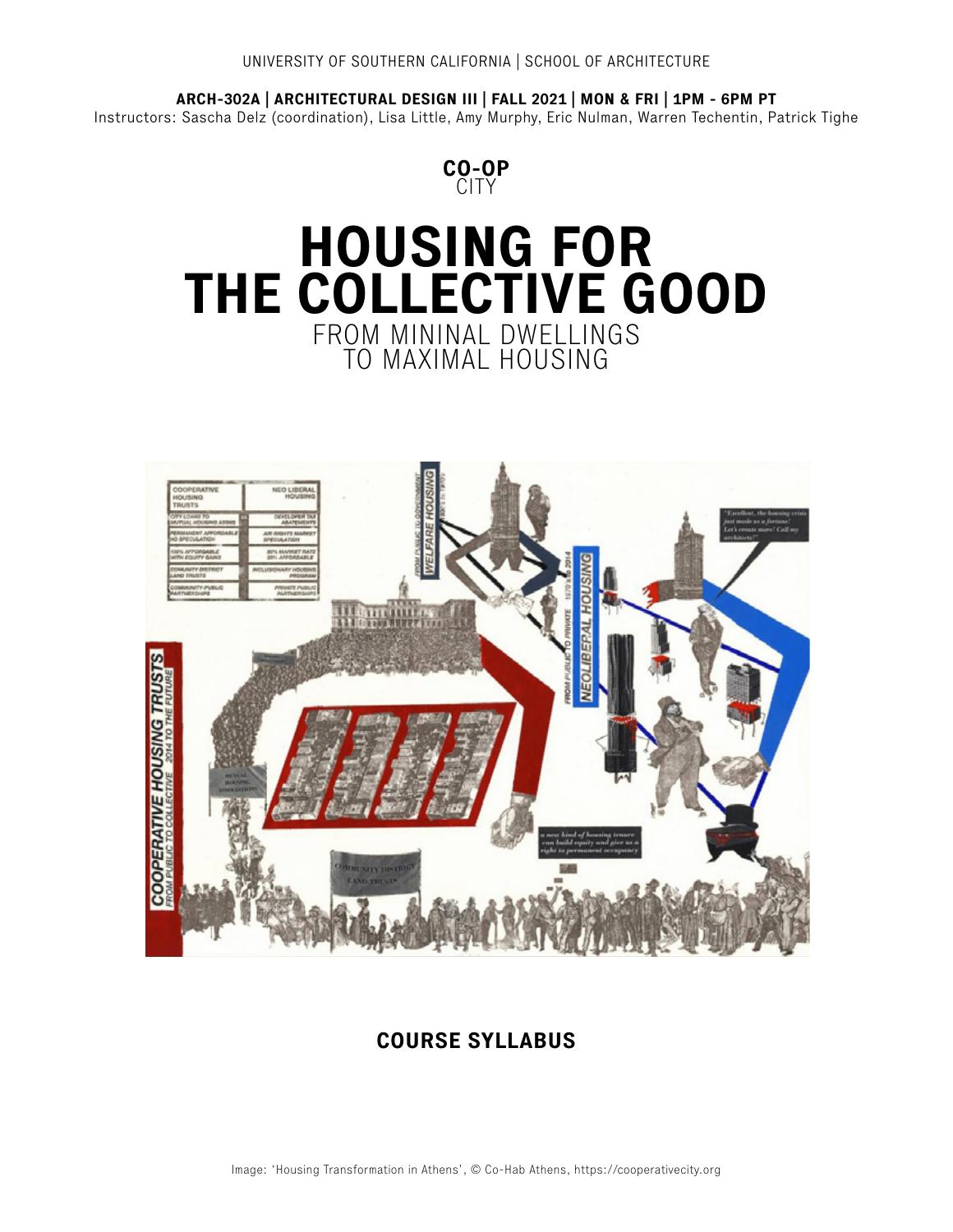## **SCOPE OF THE COURSE**

As the current crises of health and social justice transform life in our urban landscapes, they put a magnifying glass on one of the biggest chronic crises in our cities: the lack of sustained affordable and adequate housing for all. To counter these issues, we have usually two prevalent mechanisms at our disposal: either some form of (often) rather rigid and consistently marginalized public housing provision schemes, or private housing markets, which should theoretically be demand driven but are systemically inhibited by seeking profit on both property and rental markets. It is apparent that in their current form, both the public and the private sectors are incapable of providing one of the fundamental human rights – the right to shelter – in a comprehensive manner. While at first sight these things might come along as purely policy-related issues, housing is naturally a much more complex and intertwined sector that seamlessly incorporates societal, economic, political and spatial aspects. And because it is so tangible and it affects everybody's lives in a direct and profound manner, housing's physical structure, organization and form plays an essential role

 $\overline{\phantom{a}}$ 

Being confronted with housing crises is unfortunately nothing new. And naturally, the profession of architecture has been involved in developing solutions and designs to improve housing conditions for the masses for a long time. The most prevalent and still very influential paradigm in this regard is rooted in the modernist movement of the early 20th century. Responding to the challenge of providing massive amounts of housing units for society's poorest and working class communities, the CIAM Congress of 1921 addressed the issue under the topic 'The Minimum Dwelling'. Driven by the emerging possibilities of new materials and industrial mass production, the architectural propositions resulting from these times were accordingly inspired by processes that mainly focused on quantities and technical efficiencies rather than on qualities and the variety of human conditions. During the post-war era, the early modernist ideas and principles were additionally reduced to pure economic efficiency, and applied in massive scale by governments, private developers and other institutions all over the globe. And so, in the words of Giancarlo De Carlo, "the remedy prescribed [for the housing crisis] was the construction, possibly in series, of the cheapest possible housing, and therefore reduced to the absolute minimum which could be tolerated in terms of surface and space – a minimum which would be called 'existential'".

Since the 1970s, the focus on minimal dwellings has experienced an additional impulse through the emerging environmental movement. As one the main consumers of resources and producers of CO2, the construction sector has been increasingly confronted with concerns of environmental sustainability. Through this, the minimal use of space, energy, and resources, as well as a minimal production of waste and CO2 have become a self-evident, constant part for the construction sector in general, and for architects in particular. Again, the modernist legacy has played an important role for how to approach these challenges as well. While understanding environmental concerns within architecture mainly through the lens of technological innovation, the modernist approach has often disregarded contextual, spatial and architectural features when addressing issues of climate control, materiality, resource management, etc. As a result, issues that comprise building systems and resources have been predominantly addressed through rather universal, off-the-shelf technological approaches and systems than through parameters found in local climates, materials and design knowledge.

Finally, and as so many aspects of the modernist era, the provision of affordable housing was predominantly seen as a top-down process, where the architects provided solutions for the respective public, private, and institutional clients. The everyday realities, the inherent necessities, and the potential forms of participation of people who would eventually live in these minimal and cheap dwellings, were hardly part of thinking, development, and design processes.

 $\overline{\phantom{a}}$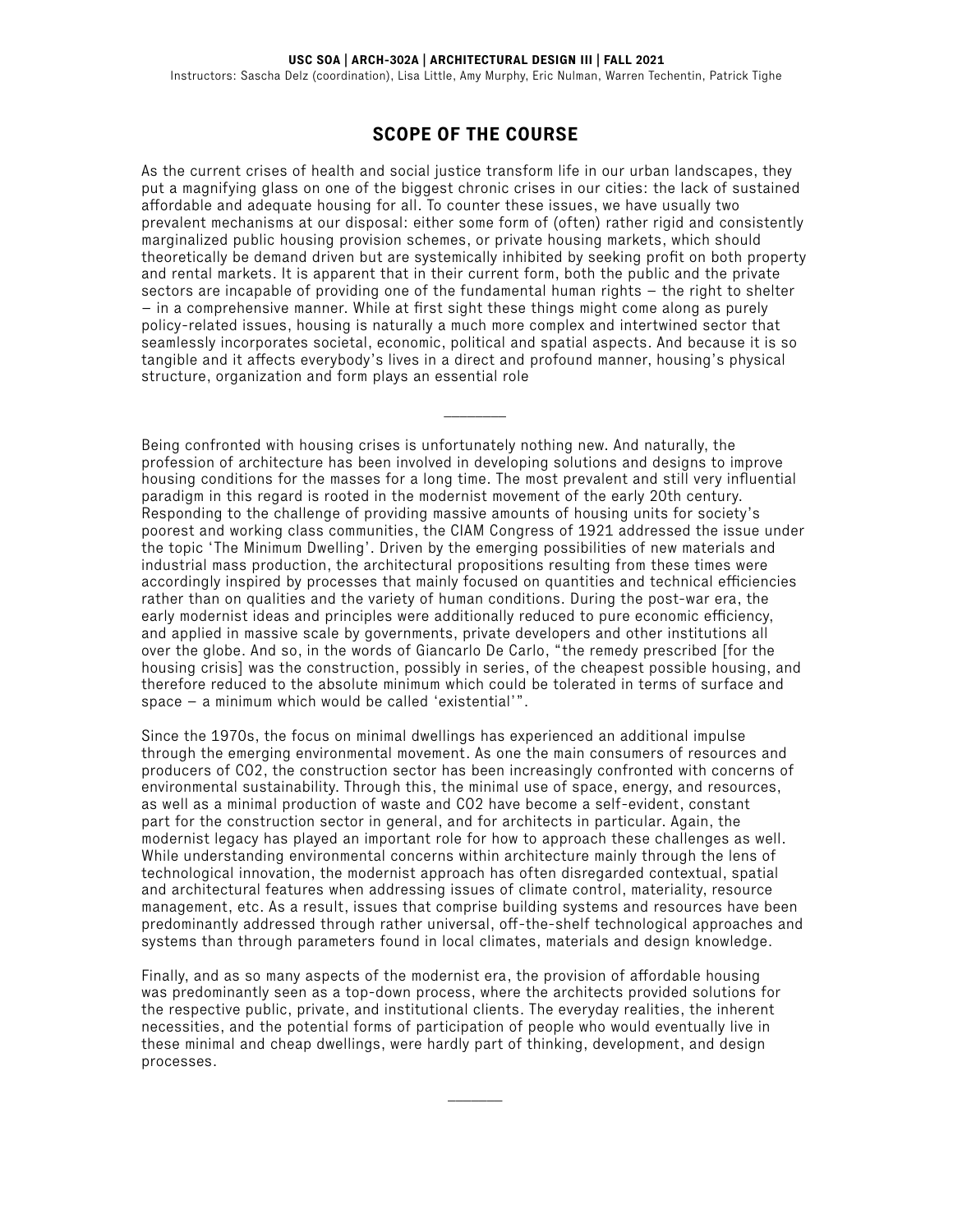Seeking to innovate beyond traditional perceptions of minimal applications, austerity frameworks and ideologies of efficiency, we will ask ourselves how affordable and adequate housing could use the tension between minimal resources and maximal aspirations to achieve long term sustainable results for its future inhabitants:

#### **What are the minimal spatial and social needs a dwelling has to provide? What are the maximal individual and collective benefits housing can provide?**

To explore possible answers to these questions, we will focus on three main aspects. First, while incorporating the urgency and responsibility formulated by early modernist architects as well as the environmental movement's to provide socially and environmentally sustainable shelter for all, we will attempt to **adopt a collective, innovative mindset that goes beyond scarcity, minimal existence, barely acceptable dwellings, and purely individual solutions**. Through deliberate analysis and the agency of design, we will seek to maximize the social, spatial, and environmental possibilities of housing within the given constraints.

Second, in order to find more equitable, inclusive and diverse alternatives to purely profitdriven and top-down housing development and design processes, we will explore the potentials of the **limited equity co-operative model** to provide long-term accessibility, affordability and adequacy for housing production. While the co-operative model offers a general approach to build an economy based on democratically organized enterprises, it is, simultaneously, a strongly contextual undertaking that has to be locally rooted and adapted through bottom-up processes in respective communities. Through its non-profit and people-based setup, the co-operative model also has great potential to think and design things differently, to include ideas that would be difficult to achieve within purely public or private setups.

Third, we will embrace the issue of **environmental sustainability through the lens of the '2000-Watt Society' concept**. Calculating a ratio between projected global population, available resources, and energy production, the 2000-Watt Society assumes a global individual energy quota of 2000 Watts per person per year by 2050 in order to ensure long-term sustainable use of energy and resources. In industrialized countries, housing and dwelling represents between 25 and 30% of the yearly energy consumption per person, which means that a reduction – or a sustainable transformation – of individual energy consumption and living areas become an essential part to achieve the stated goals.

Exploring these three themes, we will accordingly consider housing – and with it the act of design – as a means of social integration and environmental responsibility. With this in mind, housing design could be ultimately understood as a form of collective action by not only enabling individual well-being, inclusion and equity, but also by contributing to various aspects of societal and environmental needs – or what could be called the collective good.

 $\overline{\phantom{a}}$ 

The studio's housing design efforts will engage with our neighborhood around USC Campus. On top of its saturated history that includes segregation, relocation, gentrification, homelessness, etc., the whole area has experienced rising housing prices and accelerated urban transformation in recent years. Both city-wide trends, as well as local development processes have put pressure on the local housing market, particularly for low-income communities. The studio will therefore attempt to critically address these issues through the practice of architecture and housing design.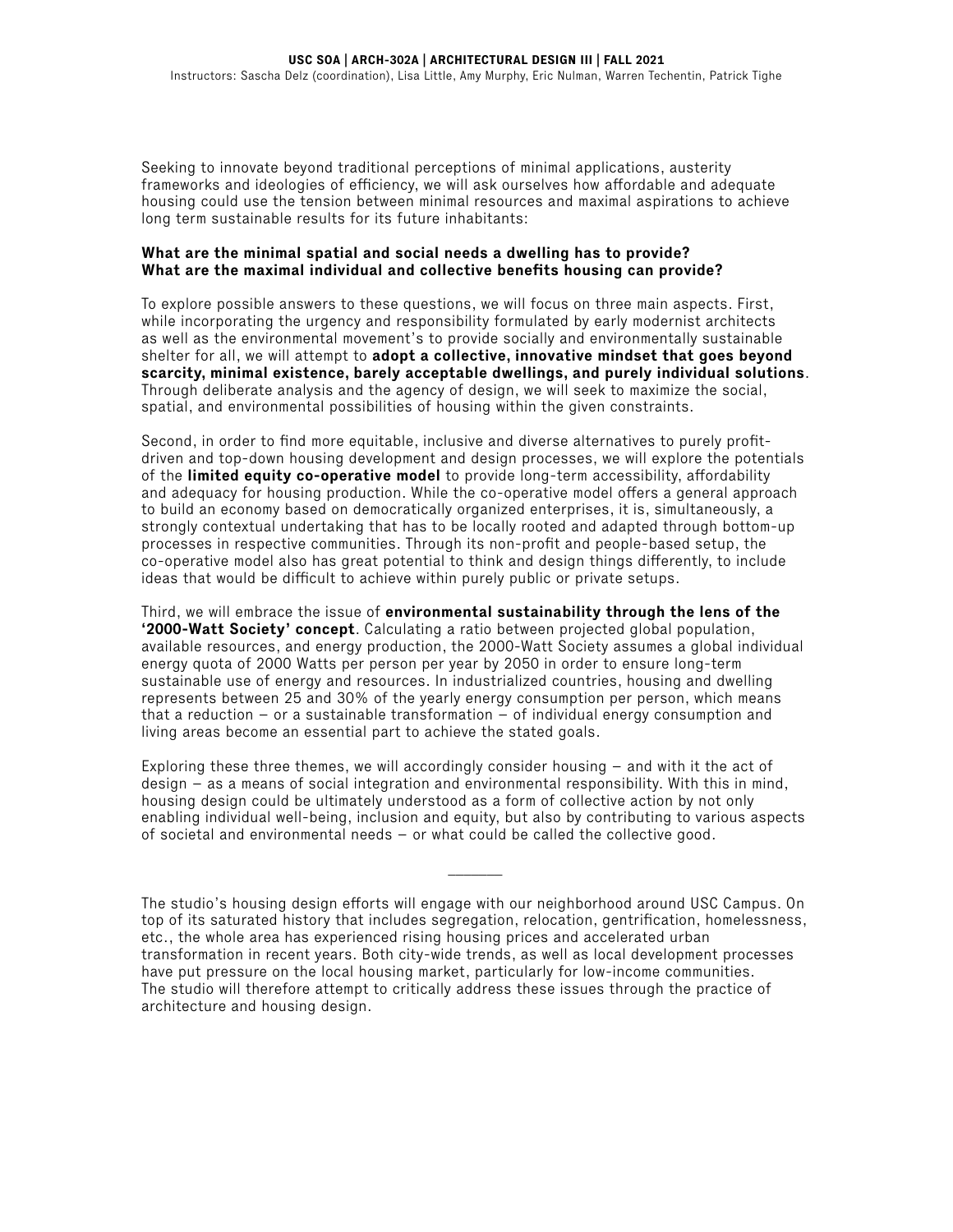Instructors: Sascha Delz (coordination), Lisa Little, Amy Murphy, Eric Nulman, Warren Techentin, Patrick Tighe

## **COURSE STRUCTURE**

P1 – REVISITING MINIMAL DWELLINGS: AN EMERGENCY RESPONSE

- 3 weeks: Groups of two / Aggregation of whole section
- Shelter: A space for essential human needs / Between transitional and permanent housing
- Minimal dwelling: Prebaricated unit for homeless members of the community
- Aggregation: Forming a small community with multiple single and family units
- Building systems: Idea for low-tech/high-tech energy and climate control (water, air, sun)
- Site: On Vermont Avenue

P2 – POOL OF REFERENCES: A DATA BASE OF COLLECTIVE FORMS OF HOUSING

- 2 weeks: Groups of two
- Analysis: History, concepts, drawings, etc. of housing global housing references
- References: Precedents of public housing / co-operative housing / collective typologies / utopian housing / sustainable innovations
- Pool: Collection of housing precedents in predetermined format
- P3 DESIGNING MAXIMAL HOUSING: A SYSTEMIC APPROACH
- 10 weeks: individual projects
- Housing: An integral part of the city, neighborhood, community
- Co-operative housing: non-profit units for low-income inhabitants, owned by its residents
- Use: Flexible short- and long-term arrangements, adaptable, community functions
- Materials: Affordable, sustainable, recyclable

**FACULTY**

- Building systems: Principle for sustainable energy and climate control (water, air, sun)
- Sites: Multiple sites on Vermont Avenue

| Sascha Delz (coordination), delz@usc.edu | P1: 20%                 |
|------------------------------------------|-------------------------|
| Lisa Little, Iklittle@usc.edu            | $P2: 10\%$              |
| Amy Murphy, almurphy@usc.edu             | P3: 60%                 |
| Eric Nulman, nulman@usc.edu              | Participation,          |
| Warren Techentin, techenti@usc.edu       | Portfolio.              |
| Patrick Tighe, tighe@usc.edu             | NAAB Documentation: 10% |

## **STUDIO CONDUCT & COURSE POLICIES**

**GRADING**

Studio: Attending studio is compulsory, meeting hours are every Monday and Friday from 1:00PM to 5:50PM. When missing studio, please contact your instructor immediately to discuss your situation, determine the status of your absence, and – if possible – setup a potential alternative time or date to meet. Instructors will do their best to accommodate meetings for students who have not been able to travel back to Los Angeles and are still in different time zones. You are strongly encouraged to make the studio your primary workspace in order to benefit from the interactive studio environment. Informal discussion and exchange of ideas with your classmates is critically important. You are expected to work a minimum of two hours outside of class for each hour of scheduled studio time; this is a minimum of 24 hours a week in addition to the 12 hours of studio. Project requirements will be distributed in writing. Daily or weekly assignments may be given verbally or in writing and may differ somewhat from instructor to instructor. Timely completion of all assignments is crucial to your success. Reviews are among the most important elements of your architectural education. Full participation is required at all reviews: you are expected to be attentive, engaged and participating from the beginning until the end of each review.

Documentation: Creating a record of your process is critical. Maintain a binder and/or a digital archive in which reference materials such as handouts, downloads from Blackboard and research materials are kept in an orderly manner. You are required to produce a portfolio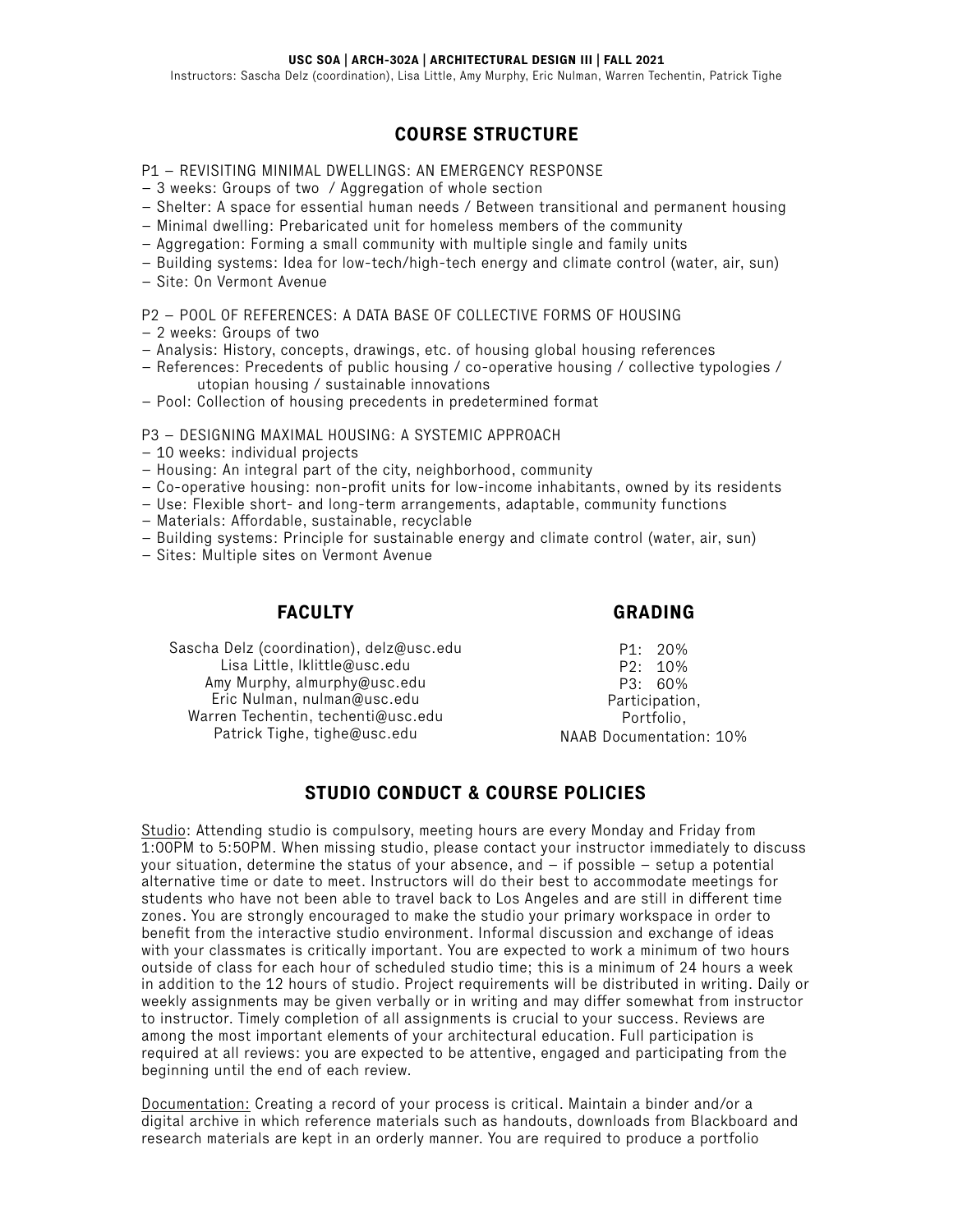that documents the work of this studio, which will be submitted following final presentations for evaluation by the studio faculty. In addition to your final portfolio, you will be required to submit your work to be shown at the School's Virtual Expo. Discuss with your instructor a selection of the ten best images / drawings / photos to upload, and follow carefully all naming and formatting protocols. This is the official USC School of Architecture archive of your work, which also offers the opportunity to have your work considered for future school publications.

Conduct: Maintain a healthy, collective working environment in studio. Respect your peers, so at a minimum: If you want to listen to music, use headphones - at all hours. Keep cell phones turned off during studio and especially during reviews. Respect others' equipment, work products and workspace. Studio hours are not mealtimes and the studio is not a lunchroom; please eat elsewhere. Internet use during studio is for direct studio purposes only. Don't cut on vulnerable surfaces such as floors, desks and drawing boards. Use a cutting mat. Don't use spray paint, spray adhesive, or other noxious products in the studio. Use such materials outside and only in authorized areas. For the University's code of conduct see: https://sjacs.usc.edu/students/scampus/

Submissions: All work is due at the beginning of studio and must be ready to present or review. All three exercises have to be submitted in time to pass the course. Incomplete or late work is at the discretion of the faculty if it will be reviewed/accepted. All students must submit a portfolio and NAAB documentation in order to complete the course.

Attendance: Attendance at all studio sessions, including lectures, reviews, and field trips, is required. Personal illness, family emergency, pre-approved academic reason, or religious observance may be excusable; notify your instructor of such situations as soon as possible and before the affected class session. Unexcused absences from more than three classes will result in the lowering of your final grade one full letter grade. False representation of your attendance is grounds to be considered for a violation of ethics before the University.

Absence: The University of Southern California recognizes the diversity of our community and the potential for conflicts involving academic activities and personal religious observation. The University provides a guide to such observances for reference and suggests that any concerns about lack of attendance or inability to participate fully in the course activity be fully aired at the start of the term. As a general principle, students should be excused from class for these events if properly documented and if provisions can be made to accommodate the absence and make up the lost work. Constraints on participation that conflict with adequate participation in the course and cannot be resolved to the satisfaction of the faculty and the student need to be identified prior to the drop/add date for registration. After the drop/add date the University and the School of Architecture shall be the sole arbiter of what constitutes appropriate attendance and participation in a given course. Please contact Sascha Delz at delz@usc.edu by the end of the second week of class if you anticipate conflicts with religious holidays including missing lectures, inability to finish homework assignments on-time, or other items that may hinder your work in this class.

## **STATEMENT ON ACADEMIC CONDUCT**

Plagiarism – presenting someone else's ideas as your own, either verbatim or recast in your own words – is a serious academic offense with serious consequences. Please familiarize yourself with the discussion of plagiarism in SCampus in Part B, Section 11, "Behavior Violating University Standards" https://policy.usc.edu/scampuspart-b/ . Other forms of academic dishonesty are equally unacceptable. See additional information in SCampus and university policies on scientific misconduct, http://policy. usc.edu/scientific-misconduct .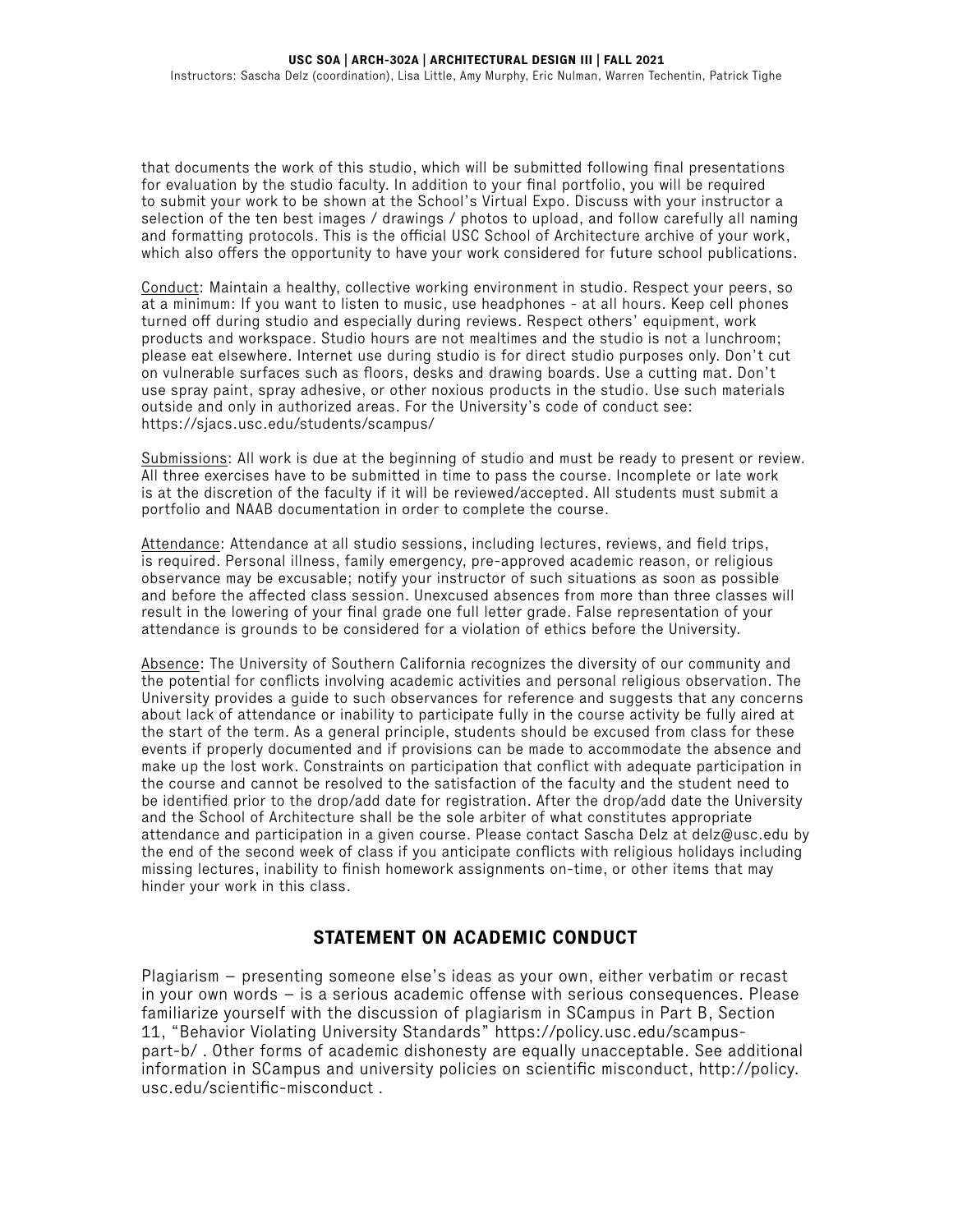## **PLATFORMS & FACILITIES**

Blackboard: We will use Blackboard for posting general class information and respective documents – such as the syllabus, exercises, readings, and announcements.

Miro: Studio meetings and pin ups will be accompanied by regular postings on Miro (one posting per studio session). Every instructor will establish a Miro Board for their section, where a more detailed collection of each student's progress can be seen, discussed and documented. While using Miro, please keep the file size as small as possible, to allow steady performance

Slack: At the discression of each instructor, Slack can allow to communicate more directly than through Blackboard and email when not in studio.

Model Making: Although we are back in person, access to workshops and materials might still not be as easy as under normal circumstances. We will do our best to adjust to the current or changing circumstances. Regardless, we see model making as a fundamentla part of the the design and thinking process and encourage everyone to use it not only as a representational, but a design tool. Learning from the limited possibilities that the pandemic imposed on model making, we would like to keep model making and access to it as equitable as possible and we will adapt / announce deliverables accordingly. Access to the wood shop will be restricted to 5 people at the beginning of the semester (this may change). To use the Wood Shop, please read the guidelines posted on Blackboard.

To avoid security breaches and inappropriate intrusions, it is imperative that you **do not share or pass on links and access codes of the various virtual rooms and platforms to anybody outside your class.**

## **ACCREDITATION STATEMENT**

The USC School of Architecture's five-year Bachelor of Architecture Program and Master of Architecture Program are accredited by the National Architecture Accreditation Board (NAAB). Conditions for accreditation can be found at: https://www.naab.org/wp-content/ uploads/2020-NAAB-Conditions-for-Accreditation.pdf.

As a required course for an accredited professional degree program, this course is accountable for achieving learning outcomes associated with the following NAAB Criteria.

PC.2 Design: The role of the design process in shaping the built environment and conveys the methods by which design processes integrate multiple factors, in different settings and scales of development, from buildings to cities. >>> This course addresses design through a comprehensive approach that integrates contextual specificities, contemporary and historical precedents, social aspects, topics of sustainability, and various scales – from minimal housing units to small housing developments.

Demonstrated in: P1: Minimal housing unit design for homeless population, Readings; P2: Precedent Studies, Readings; P3: Site Analysis, Design of multifamily housing and small housing development, Input on sustainable construction, Readings

PC.3 Ecological Knowledge and Responsibility: A holistic understanding of the dynamic between built and natural environments, enabling future architects to mitigate climate change responsibly by leveraging ecological, advanced building performance, adaptation, and resilience principles in their work and advocacy activities. >>> This course directs students to consider basic sustainable construction techniques, such the use of natural ventilation, sustainable materials, and sun/daylight. It further introduces the sustainability strategy/concept of the 2000 Watt Society, which has additional implications for the amount of used resources.

Demonstrated in: P1: Use of prefabricated wood construction, solar panels, grey water, etc, Readings; P2: Precedent studies with innovative sustainability concepts, Readings; P3: Application of 2000 Watt Society concept through minimal unit areas with larger collective spaces; Readings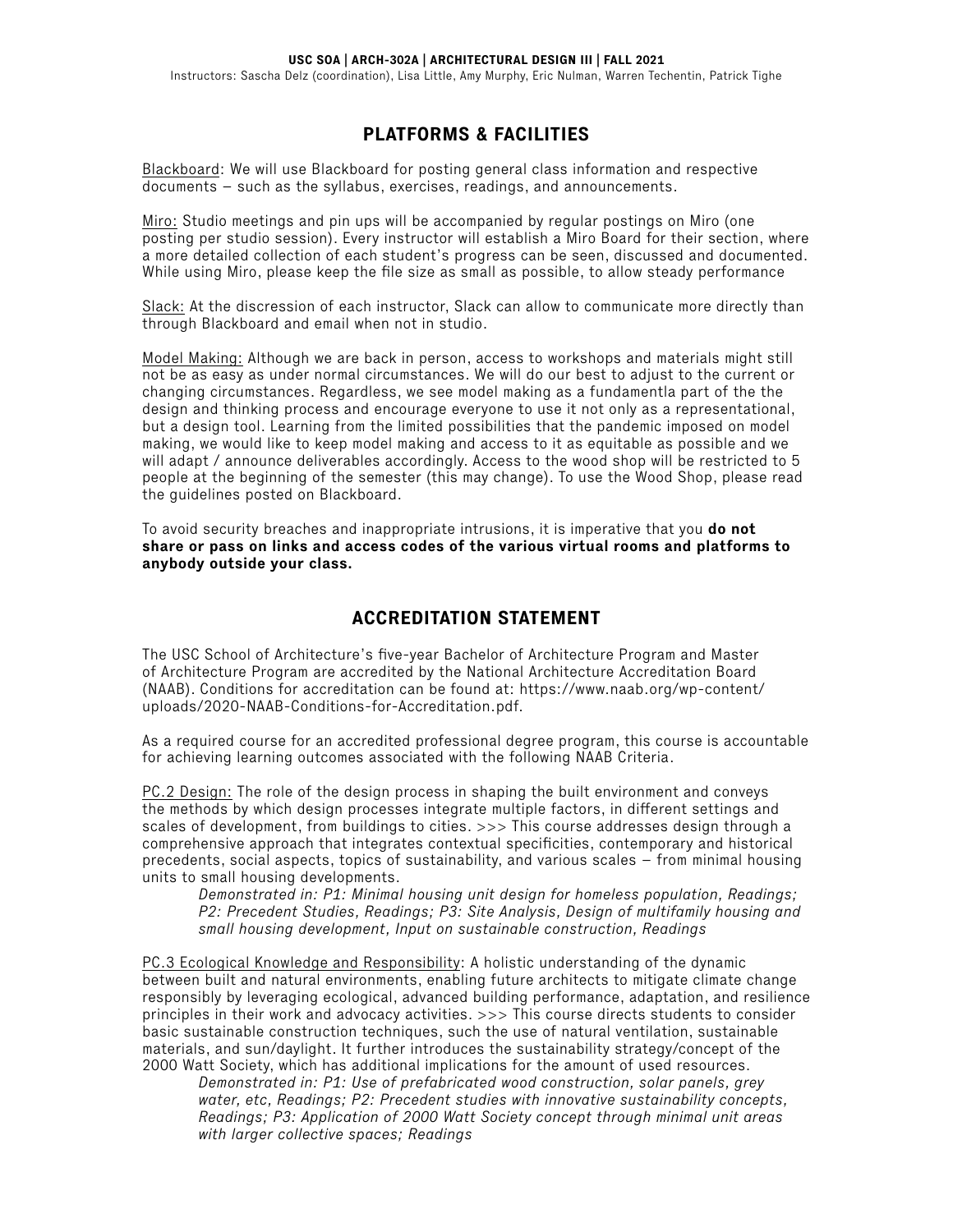PC.4 History and Theory: Histories and theories of architecture and urbanism, framed by diverse social, cultural, economic, and political forces, nationally and globally. >>> This course introduces housing specific readings and precedents to introduce students to local and global approaches, theories and understandings of architectural and policy-related housing delivery. Demonstrated in: P1: Readings; P2: Precedent studies, Readings; P3: Readings

PC.5 Research and Innovation: Engage and participation in architectural research to test and evaluate innovations in the field. >>> This course asks students to conduct their own investigations for specific socio-cultural, spatial environments and housing layouts, as well as to explore latest sustainable material applications and the potential of recycled materials. These research efforts are supposed to spur new and innovative approaches.

Demonstrated in: P1: Material research; P2: Precedent studies, Readings; P3: Site analysis, Material research, Design of multifamily buildings with innovative layouts and material, Readings

PC.6 Leadership and Collaboration: Approaches to leadership in multidisciplinary teams, diverse stakeholder constituents, and dynamic physical and social contexts, and learn how to apply effective collaboration skills to solve complex problems. >>> This course asks students to work in teams in various constellations and to various degrees. Furthermore, teh course implies an active engagement and exchange with local stakeholders

Demonstrated in: P1: Team work; P2: Team work, Readings; P3: Partial team work, Collaboration with local NGO

PC.7 Learning and Teaching Culture: Ensuring a positive and respectful environment that encourages optimism, respect, sharing, engagement, and innovation among its faculty, students, administration, and staff. >>> All students and faculty in the M.Arch and B.Arch programs prescribe to the Studio Culture Document. This document fosters a positive and respectful learning environment that encourages the fundamental values of optimism, respect, sharing, engagement, collaboration and innovation between and among all members of our community.and innovation among its faculty, students, administration, and staff.

Demonstrated in: USC Architecture Studio Culture Document

PC.8 Social Equity and Inclusion: Deepening students' understanding of diverse cultural and social contexts and help them translate that understanding into built environments that equitably support and include people of different backgrounds, resources, and abilities. >>> This course's aim to design adequate and affordable housing puts questions of social equity, diversity and inclusion at the core of all design activities by focusing on contextual social specificities, participatory aspects, collective spaces, alternative ownership models, adaptive design, flexible and multi-mix use, community engagement, etc.

Demonstrated in: P1: Minimal housing unit design for homeless population, Readings; P2: Precedent Studies, Readings; P3: Site analysis, Design of multifamily housing and small housing development for low-income population, Input on affordable housing, Input on local community, Readings

SC.1 Health, Safety, and Welfare in the Built Environment: Ensuring the understanding of the impact of the built environment on human health, safety, and welfare at multiple scales, from buildings to cities. >>> This course understands affordable and adequate housing as part of overall welfare and personal mental health. The course also introduces basic aspects of performance characteristics related to building safety, such as egress or structural integrity.

Demonstrated in: P1: Design of minimal housing unit; P3: Design of multifamily housing and small housing development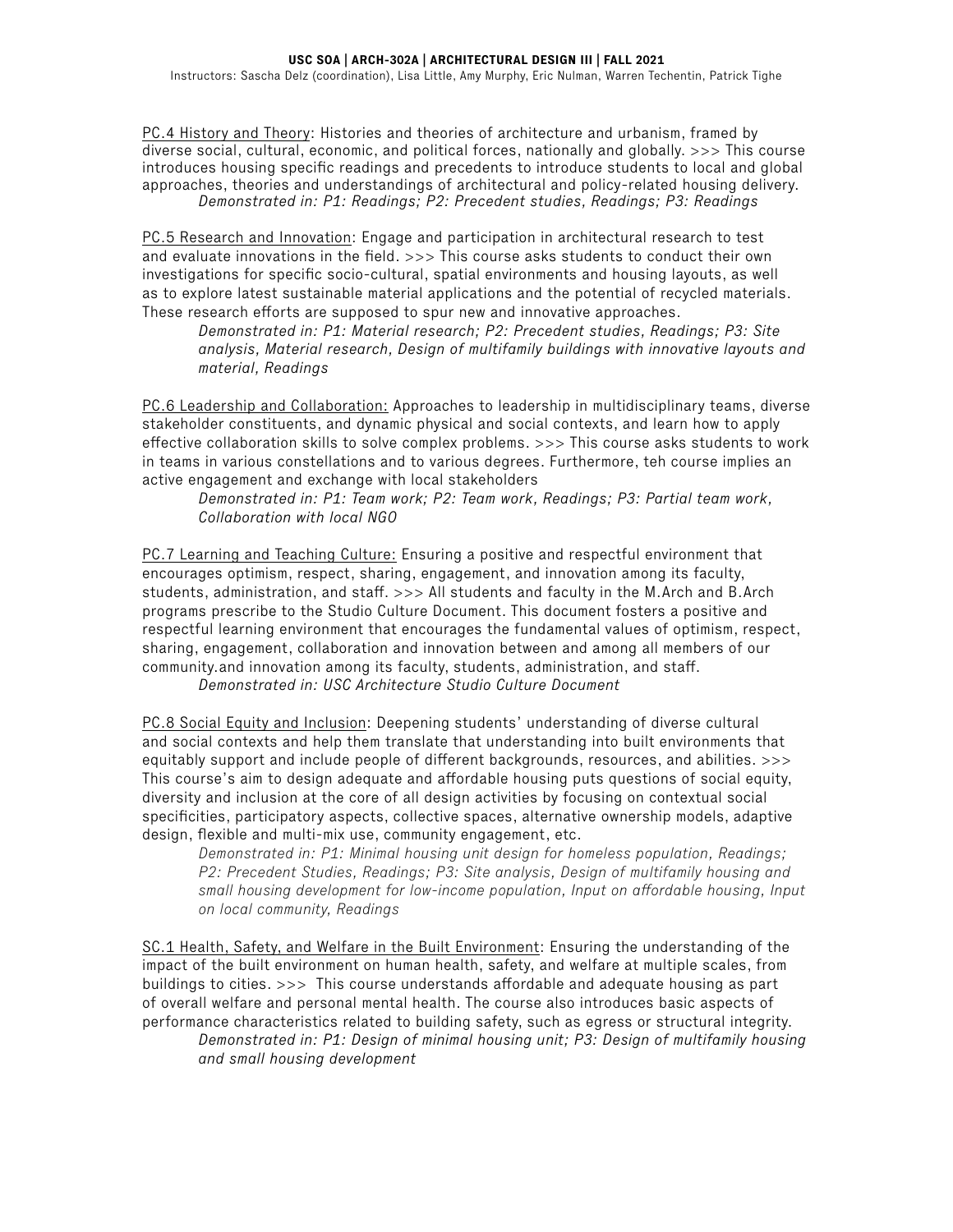SC.3 Regulatory Context: Fundamental principles of life safety, land use, and current laws and regulations that apply to buildings and sites in the United States, and the evaluative process architects use to comply with those laws and regulations as part of a project. >>> The course asks students to understand and analyze existing standards and regulations and to critically assess and interpret these constraints against the aims and potentials of their projects.

Demonstrated in: P1: Design of minimal housing unit; P3: Design of multifamily housing and small housing development

SC.5 Design Synthesis: Ability to make design decisions within architectural projects while demonstrating synthesis of user requirements, regulatory requirements, site conditions, and accessible design, and consideration of the measurable environmental impacts of their design decisions. >>> This course asks students to design a well-rounded and well-considered, comprehensive housing project that includes site, user, social, environmental, urban, historical, and regulatory considerations.

Demonstrated in: P1: Design of minimal housing unit, Readings; P2: Precedent studies, Readings; P3: Design of multifamily housing and small housing development, Input on housing policy, Input on sustainable construction, Input on community development, Readings

SC.6 Building Integration: Develop the ability to make design decisions within architectural projects while demonstrating integration of building (list or describe what content has learning outcomes associated with this criteria) envelope systems and assemblies, structural systems, environmental control systems, life safety systems, and the measurable outcomes of building performance. >>> This course introduces basic assembly of building components, such as envelope, climate control, structure, material choice, etc.

Demonstrated in: P1: Design of minimal housing unit; P2: Precedent studies, Readings; P3: Design of multifamily housing and small housing development

## **SUPPORT SYSTEMS**

Student Counseling Services (SCS) – (213) 740-7711: Free and confidential mental health treatment for students, including short-term psychotherapy, group counseling, stress fitness workshops, and crisis intervention (24/7). https://engemannshc.usc.edu/counseling/

National Suicide Prevention Lifeline – 1-800-273-8255: Provides free and confidential emotional support to people in suicidal crisis or emotional distress 24 hours a day, 7 days a week. http://www.suicidepreventionlifeline.org

Relationship and Sexual Violence Prevention Services (RSVP) – (213) 740-4900: Free and confidential therapy services, workshops, and training for situations related to gender-based harm (24/7). https://engemannshc.usc.edu/rsvp/

Sexual Assault Resource Center: For more information about how to get help or help a survivor, rights, reporting options, and additional resources, visit the website: http://sarc.usc.edu/

Office of Equity and Diversity (OED)/Title IX Compliance – (213) 740-5086: Works with faculty, staff, visitors, applicants, and students around issues of protected class. https://equity.usc. edu/

Bias Assessment Response and Support: Incidents of bias, hate crimes and microaggressions need to be reported allowing for appropriate investigation and response. https:// studentaffairs.usc.edu/bias-assessment-response-support/

The Office of Disability Services and Programs: Provides certification for students with disabilities and helps arrange relevant accommodations. http://dsp.usc.edu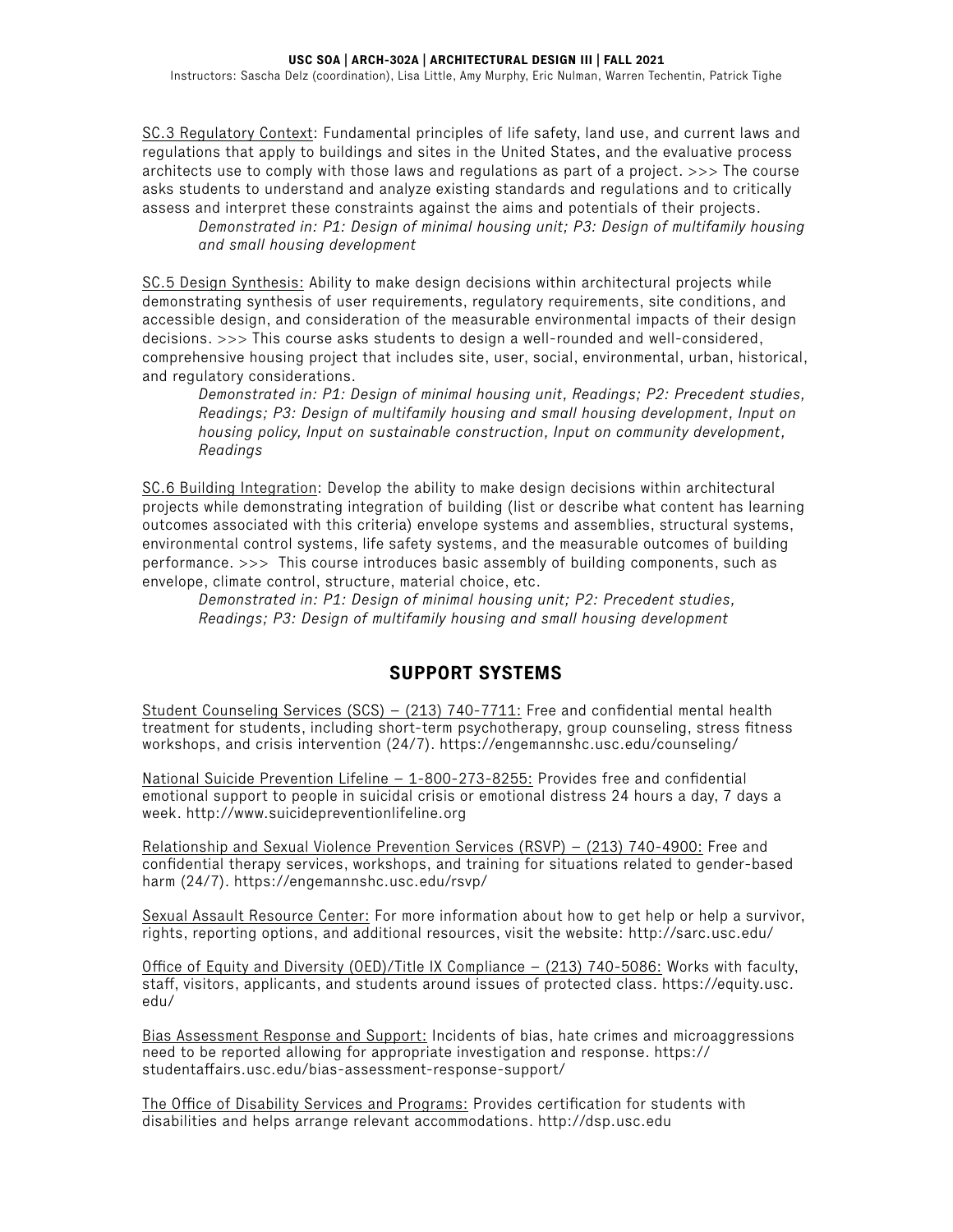Instructors: Sascha Delz (coordination), Lisa Little, Amy Murphy, Eric Nulman, Warren Techentin, Patrick Tighe

Student Support and Advocacy – (213) 821-4710: Assists students and families in resolving complex issues adversely affecting their success as a student EX: personal, financial, and academic. https://studentaffairs.usc.edu/ssa/

Diversity at USC: Information on events, programs and training, the Diversity Task Force (including representatives for each school), chronology, participation, and various resources for students. https://diversity.usc.edu/

USC Emergency Information: Provides safety and other updates, including ways in which instruction will be continued if an officially declared emergency makes travel to campus infeasible, http://emergency.usc.edu

USC Department of Public Safety – 213-740-4321 (UPC) and 323-442-1000 (HSC): For 24 hour emergency assistance or to report a crime. Provides overall safety to USC community. http://dps.usc.edu

## **LITERATURE**

Andraos, Amale. "What does Climate Change ? (For Architecture)", in Climates: Architecture and the Planetary Imaginary, Columbia Books on Architecture and the Coty, edited by James Graham. Zürich: Lars Müller Publishers, 2016.

Bokard-Lindell, Spencer. 'America's Housing Crisis is a Choice', in The New York Times, August 10, 2021

Cohen, L. and Arkin, L. Cooperative Housing Compendium – Resources for Collaborative Living. UC Davis, 1993.

Davidovici, Irina. "Co-op City - Utopia and Pragmatism in Zurich's Co-operative Housing", in Housing the Co-op - A Micro-political Manifesto, edited by Sascha Delz, Rainer Hehl and Patricia Ventura. Berlin: Ruby Press, 2020.

De Carlo, Giancarlo. "Architecture's Public", in Giancarlo De Carlo, edited by Benedict Zucchi. Oxford: Butterworth-Heinemann, 1992 [1970].

Gibbons, Andrea. City of Segregation – 100 Years of Struggle for Housing in Los Angeles. London & New York: Verso, 2018.

Gordon Nembhard, Jessica. Collective Courage – A History of African American Cooperative Economic Thought and Practice. University Park, PA: Penn State University Press, 2014.

Hamdi, Nabeel. Housing Without Houses - Participation, Flexibility, Enablement. London: Intermediate Technology Publications, 1991.

Kolbert, Elizabeth. 'The Island in the Wind', in The New Yorker, June 30, 2008

Rainy, James. How Affordable Housing Activists are Trying to Thwart Cutthroat Real Estate Capitalism, in Los Angeles Times, October 21, 2019

Rolnik, Raquel. Urban Warfare - Housing and Cities in an Age of Finance. London: Verso, 2019.

Stohr, Kate. "100 Years of Humanitarian Design", in Design Like you Give a Damn: Architectural Responses to Humanitarian Crises, edited by Architecture for Humanity. London: Thames & Hudson, 2006.

Widmer, Hans (P.M.). A Proposal. www.newalliance.earth, 2018

2000-Watt Society Minneapolis. Fighting Climate Change as a 2000 Watt Society, 2018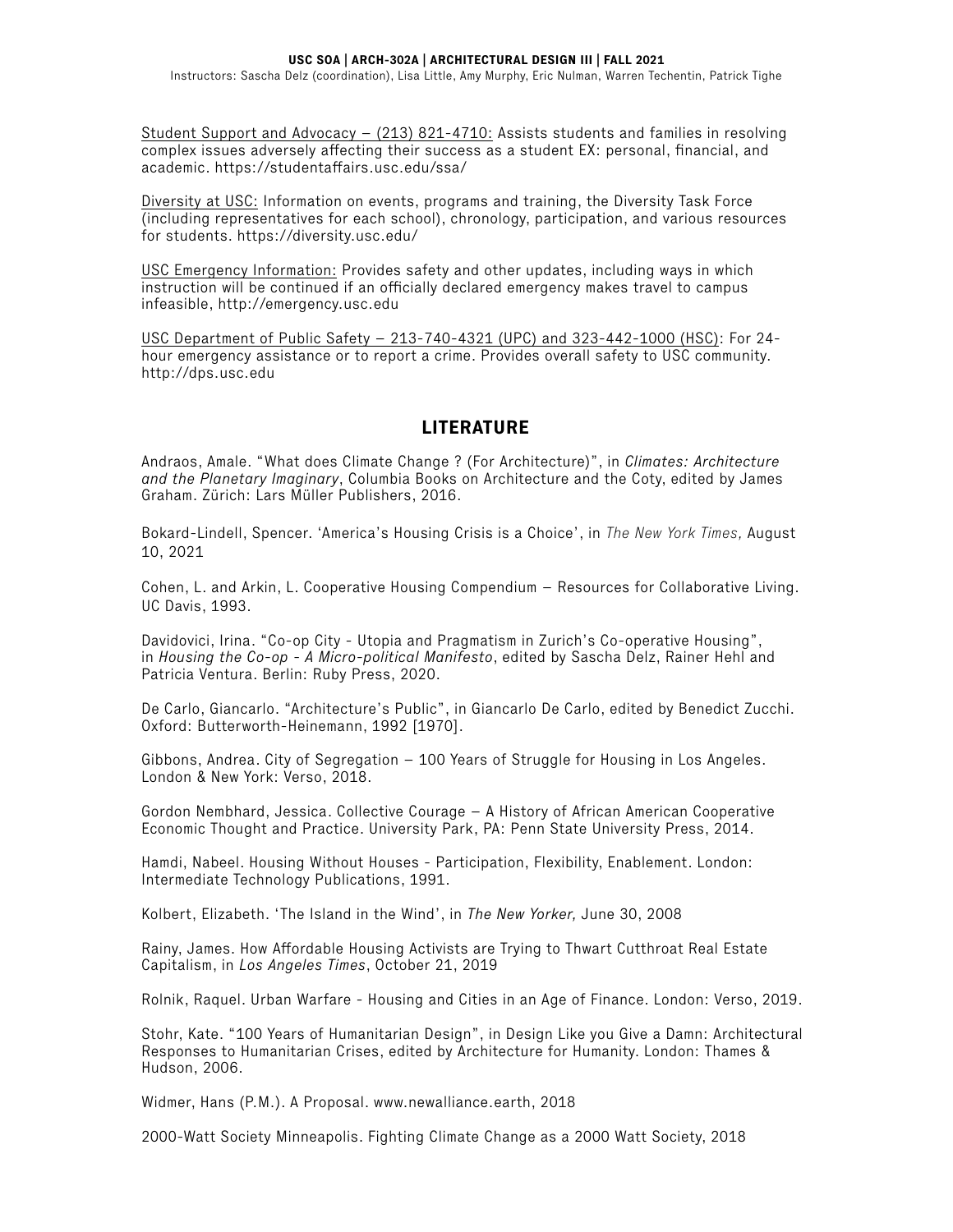## **COURSE SCHEDULE**

#### P1 – REVISITING MINIMAL DWELLINGS: AN EMERGENCY RESPONSE

#### **W01 – Urban Habitat & Fundamental Housing Needs**

| Monday | Aug. 23 | Studio Introduction / Launch P1 |
|--------|---------|---------------------------------|
| Friday | Aug. 27 | Desk Review                     |

#### **W02 – Prefabrication & Materials**

| Monday | Aug. 30 | Desk Review |
|--------|---------|-------------|
| Friday | Sep. 3  | Desk Review |

#### **W03 – Aggregation & Extension**

| Monday | Sep.6   | Labor Day                                                             |
|--------|---------|-----------------------------------------------------------------------|
| Friday | Sep. 10 | Pin Up 1 / Launch P2                                                  |
|        |         | $\gg$ Last day to add or Drop without a "W" (withdraw) & 100% refund. |

#### P2 – POOL OF REFERENCES: A DATA BASE OF COLLECTIVE FORMS OF HOUSING

#### **W04 – Precedents & Case Studies**

| Monday | Sep. 13 | Desk Review |
|--------|---------|-------------|
| Friday | Sep. 17 | Desk Review |

#### **W05 – Precedents & Case Studies**

| Monday | Sep. 20 | Desk Review          |
|--------|---------|----------------------|
| Friday | Sep. 24 | Pin Up 2 / Launch P3 |

#### P3 – DESIGNING MAXIMAL HOUSING: A SYSTEMIC APPROACH

#### **W06 – Context Analysis & Social Inclusivity (Program: Neighborhood, Community, etc.)**

| Monday | Sep. 27 | Desk Review / Input [TBD] |
|--------|---------|---------------------------|
| Friday | 0ct. 1  | Desk Review               |

#### **W07 – Systems Analysis & Operational Resiliency (Organization: Adaptability, Flexibility, etc.)**

| Monday | 0ct.4  | Desk Review / Input [TBD] |
|--------|--------|---------------------------|
| Friday | 0ct. 8 | Desk Review               |

## **W08 – Site Analysis & Environmental Sustainability (Building Systems: Materials, Energy, etc.)**

| Monday | 0ct. 11 | Desk Review / Input [TBD] |
|--------|---------|---------------------------|
| Friday | 0ct. 15 | <b>Fall Recess</b>        |

#### **W09 – Project Development**

| Monday | 0ct. 18 | Desk Review |
|--------|---------|-------------|
| Friday | Oct. 22 | Desk Review |